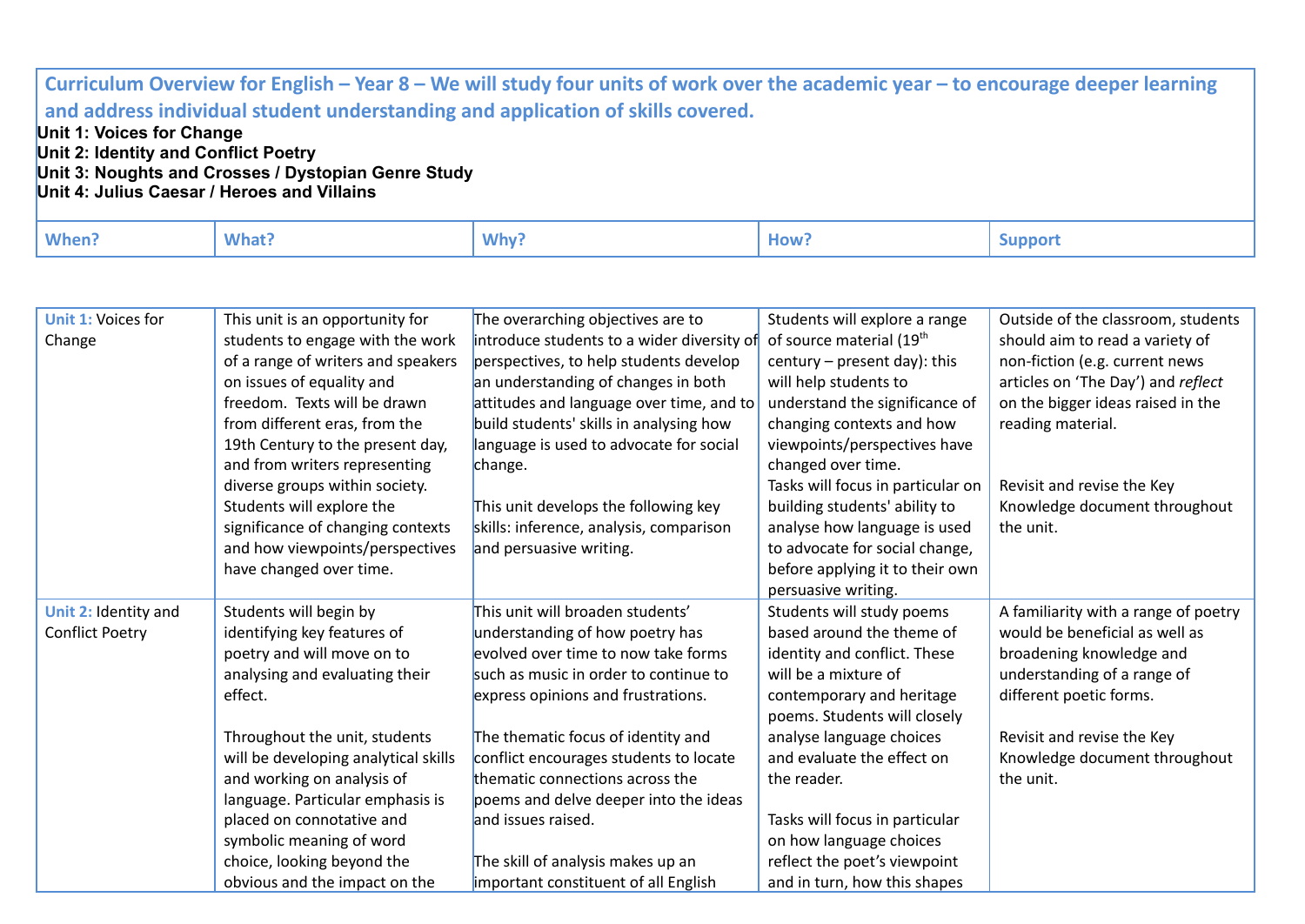|                                                 | reader.                                                       | literature based work, and this unit                                        | the reader's response.                               |                                                                     |
|-------------------------------------------------|---------------------------------------------------------------|-----------------------------------------------------------------------------|------------------------------------------------------|---------------------------------------------------------------------|
|                                                 |                                                               | builds analytical skills via diverse and<br>high-quality Literature.        | Activities in class will focus                       |                                                                     |
|                                                 |                                                               |                                                                             | on looking at conceptual                             |                                                                     |
|                                                 |                                                               |                                                                             | connotative meaning.                                 |                                                                     |
|                                                 |                                                               |                                                                             |                                                      |                                                                     |
|                                                 |                                                               |                                                                             |                                                      |                                                                     |
|                                                 |                                                               |                                                                             |                                                      |                                                                     |
|                                                 |                                                               |                                                                             |                                                      |                                                                     |
|                                                 |                                                               |                                                                             |                                                      |                                                                     |
|                                                 |                                                               |                                                                             |                                                      |                                                                     |
|                                                 |                                                               |                                                                             |                                                      |                                                                     |
|                                                 |                                                               |                                                                             |                                                      |                                                                     |
|                                                 |                                                               |                                                                             |                                                      |                                                                     |
|                                                 |                                                               |                                                                             |                                                      |                                                                     |
|                                                 |                                                               |                                                                             |                                                      |                                                                     |
|                                                 |                                                               |                                                                             |                                                      |                                                                     |
|                                                 |                                                               |                                                                             |                                                      |                                                                     |
| Unit 3                                          | Students will read Noughts and                                | Students will explore authorial style,<br>characterisation and themes at an | Students will look at a variety                      | Do some further research into                                       |
| <b>Noughts and Crosses</b><br>/ Dystopian Genre | Crosses by Malorie Blackman.<br>During this in-depth study of | in-depth level whilst also experiencing                                     | of extracts within the<br>dystopian genre, alongside | dystopian fiction and films. The<br>dystopian genre is particularly |
| <b>Study</b>                                    | the novel, students will explore                              | the enjoyment and value of reading a                                        | their study of Noughts and                           | popular at the moment; as such,                                     |
|                                                 | theme and characterisation,                                   | whole text.                                                                 | Crosses. They will recap on                          | there are many texts available for                                  |
|                                                 | along with the use of language                                |                                                                             | their knowledge of key                               | students to complete wider                                          |
|                                                 | and structure in a high-quality                               | Students will develop a range of                                            | subject terminology (e.g.                            | reading in each genre (wider                                        |
|                                                 | fiction text.                                                 | reading and writing skills: language                                        | language techniques) as they                         | reading is strongly encouraged).                                    |
|                                                 |                                                               | analysis, inference, evaluating a text                                      | explore a range of extracts.                         |                                                                     |
|                                                 | Students will also develop an                                 | and creative writing.                                                       |                                                      | Read further books by Malorie                                       |
|                                                 | understanding of generic                                      |                                                                             | Students will analyse key                            | Blackman.                                                           |
|                                                 | conventions as they encounter                                 | In creative writing tasks, students will                                    | sections of the novel. They                          |                                                                     |
|                                                 | a range of extracts from the                                  | practise using a range of vocabulary                                        | will look closely at language                        | Revisit and revise the Key                                          |
|                                                 | dystopian genre.                                              | and sentence structures for effect.                                         | and the associated authorial<br>intentions.          | Knowledge document throughout<br>the unit.                          |
|                                                 | Students will learn how to                                    | Students will learn and apply key                                           |                                                      |                                                                     |
|                                                 | identify and explain the effects                              | vocabulary and big ideas such as                                            |                                                      |                                                                     |
|                                                 | of different writers' language                                | justice, discrimination and freindship.                                     |                                                      |                                                                     |
|                                                 | and structural choices, whilst                                |                                                                             |                                                      |                                                                     |
|                                                 | building a wider                                              | We teach this text as it reflects themes                                    |                                                      |                                                                     |
|                                                 | understanding of how a                                        | and issues relevant to the world around                                     |                                                      |                                                                     |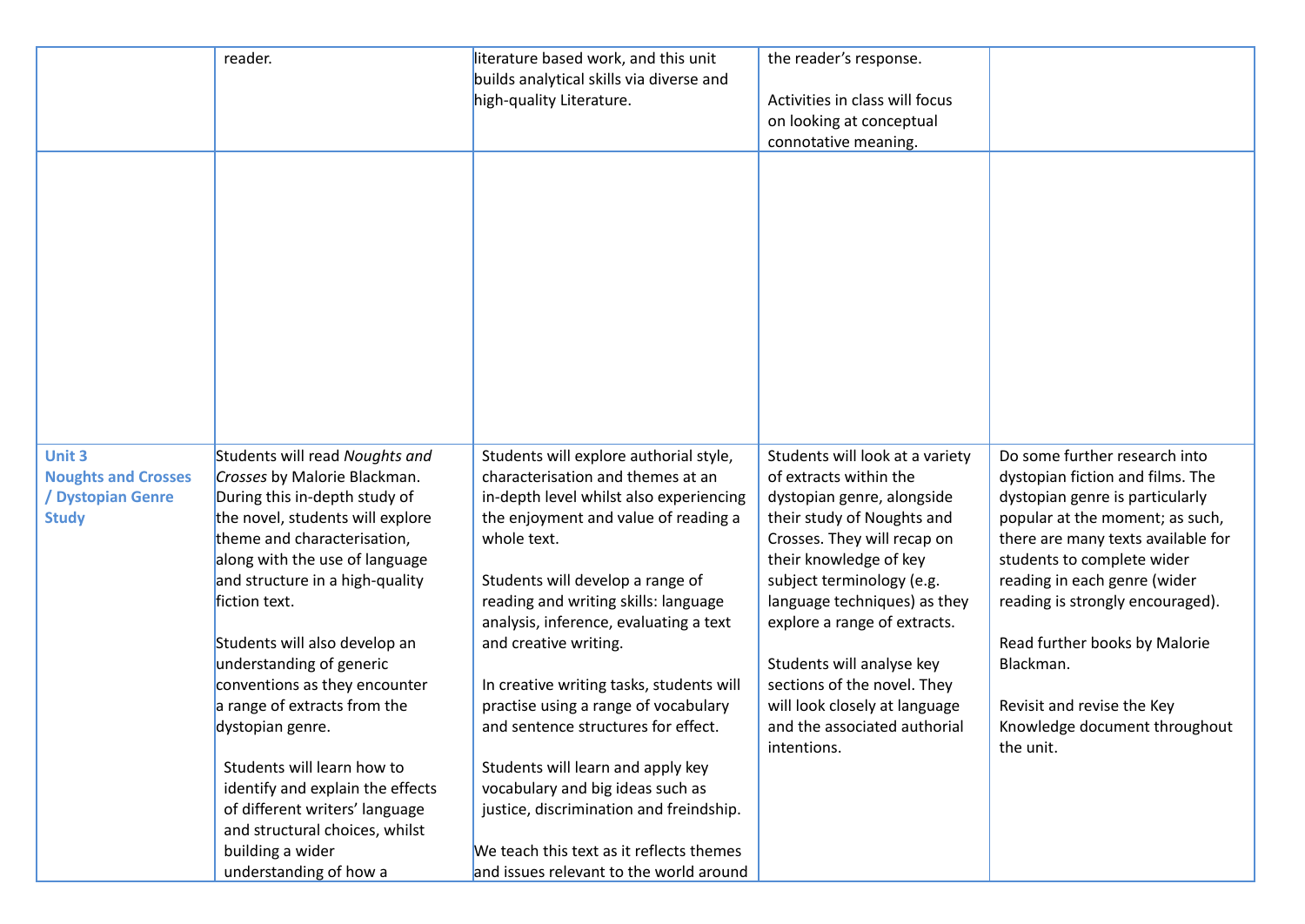| s employ<br>extra    | todav.<br>ם ו<br>$\ddotsc$ |  |
|----------------------|----------------------------|--|
| eeneric conventions. |                            |  |
|                      |                            |  |

| Unit 4<br><b>Teaching of this unit</b><br>continues into Year 9<br><b>Half Term 1.</b><br><b>Julius Caesar / Heroes</b><br>and Villains | Students will be introduced<br>to the genre of tragedy<br>through their study of Julius<br>Caesar.<br>Students will develop an<br>understanding of key<br>features such as plot,<br>characterisation, themes<br>and dramatic conventions in<br>a Shakespearean text.<br>Students will also build an<br>understanding of context, and how<br>context can deepen our<br>understanding of the text itself. | This unit forms a key part in students'<br>developing knowledge and<br>understanding of Shakespeare,<br>promoting cultural capital and<br>enjoyment of Shakespeare's work by<br>focusing on the richness of<br>Shakespeare's language and the<br>power of his storytelling.<br>Students will be encouraged to engage<br>with Shakespeare's language choices<br>and methods, therefore developing<br>their ability to respond analytically<br>and critically to literary heritage texts.<br>Students will revisit many of the<br>reading and writing skills developed<br>throughout Years 7 and 8 (e.g. analysis<br>of writers' language choices). As such,<br>this unit offers opportunities for<br>students to consolidate these key<br>skills, whilst also building resilience for<br>the study of Shakespeare at KS4.<br>Consider how societal values of the<br>time may produce different types of<br>hero or villain in a text<br>Cross-curriculum knowledge gained<br>across literature and language | Students will read and<br>explore key extracts from<br>the play.<br>Students will watch key<br>scenes in performance to<br>build understanding of<br>language (in particular, the<br>power of rhetoric),<br>characterisation and key<br>ideas in the play.<br>Students will also<br>consider performative<br>aspects of<br>Shakespeare's work,<br>and develop<br>understanding of key<br>dramatic features.<br>Students will also study<br>extracts from other<br>Shakespearean plays and<br>some key extracts<br>(non-fiction) to compare the<br>presentation of heroes and<br>villains in these texts | Parents/guardians could<br>encourage students to look<br>closely at extracts from<br>Shakespearean plays as well<br>as watching adaptations and<br>dramatisations of<br>Shakespeare's key works.<br>Revisit and revise the Key<br>Knowledge document<br>throughout the unit.<br>Analysing and writing scripts<br>linked to the presentation of<br>characters as a hero or a villain<br>Reading a wide range of genres<br>(articles, stories, blogs, plays,<br>poems) about heroes and<br>villains |
|-----------------------------------------------------------------------------------------------------------------------------------------|---------------------------------------------------------------------------------------------------------------------------------------------------------------------------------------------------------------------------------------------------------------------------------------------------------------------------------------------------------------------------------------------------------|------------------------------------------------------------------------------------------------------------------------------------------------------------------------------------------------------------------------------------------------------------------------------------------------------------------------------------------------------------------------------------------------------------------------------------------------------------------------------------------------------------------------------------------------------------------------------------------------------------------------------------------------------------------------------------------------------------------------------------------------------------------------------------------------------------------------------------------------------------------------------------------------------------------------------------------------------------------------------------------------------------|---------------------------------------------------------------------------------------------------------------------------------------------------------------------------------------------------------------------------------------------------------------------------------------------------------------------------------------------------------------------------------------------------------------------------------------------------------------------------------------------------------------------------------------------------------------------------------------------------------|---------------------------------------------------------------------------------------------------------------------------------------------------------------------------------------------------------------------------------------------------------------------------------------------------------------------------------------------------------------------------------------------------------------------------------------------------------------------------------------------------|
|-----------------------------------------------------------------------------------------------------------------------------------------|---------------------------------------------------------------------------------------------------------------------------------------------------------------------------------------------------------------------------------------------------------------------------------------------------------------------------------------------------------------------------------------------------------|------------------------------------------------------------------------------------------------------------------------------------------------------------------------------------------------------------------------------------------------------------------------------------------------------------------------------------------------------------------------------------------------------------------------------------------------------------------------------------------------------------------------------------------------------------------------------------------------------------------------------------------------------------------------------------------------------------------------------------------------------------------------------------------------------------------------------------------------------------------------------------------------------------------------------------------------------------------------------------------------------------|---------------------------------------------------------------------------------------------------------------------------------------------------------------------------------------------------------------------------------------------------------------------------------------------------------------------------------------------------------------------------------------------------------------------------------------------------------------------------------------------------------------------------------------------------------------------------------------------------------|---------------------------------------------------------------------------------------------------------------------------------------------------------------------------------------------------------------------------------------------------------------------------------------------------------------------------------------------------------------------------------------------------------------------------------------------------------------------------------------------------|